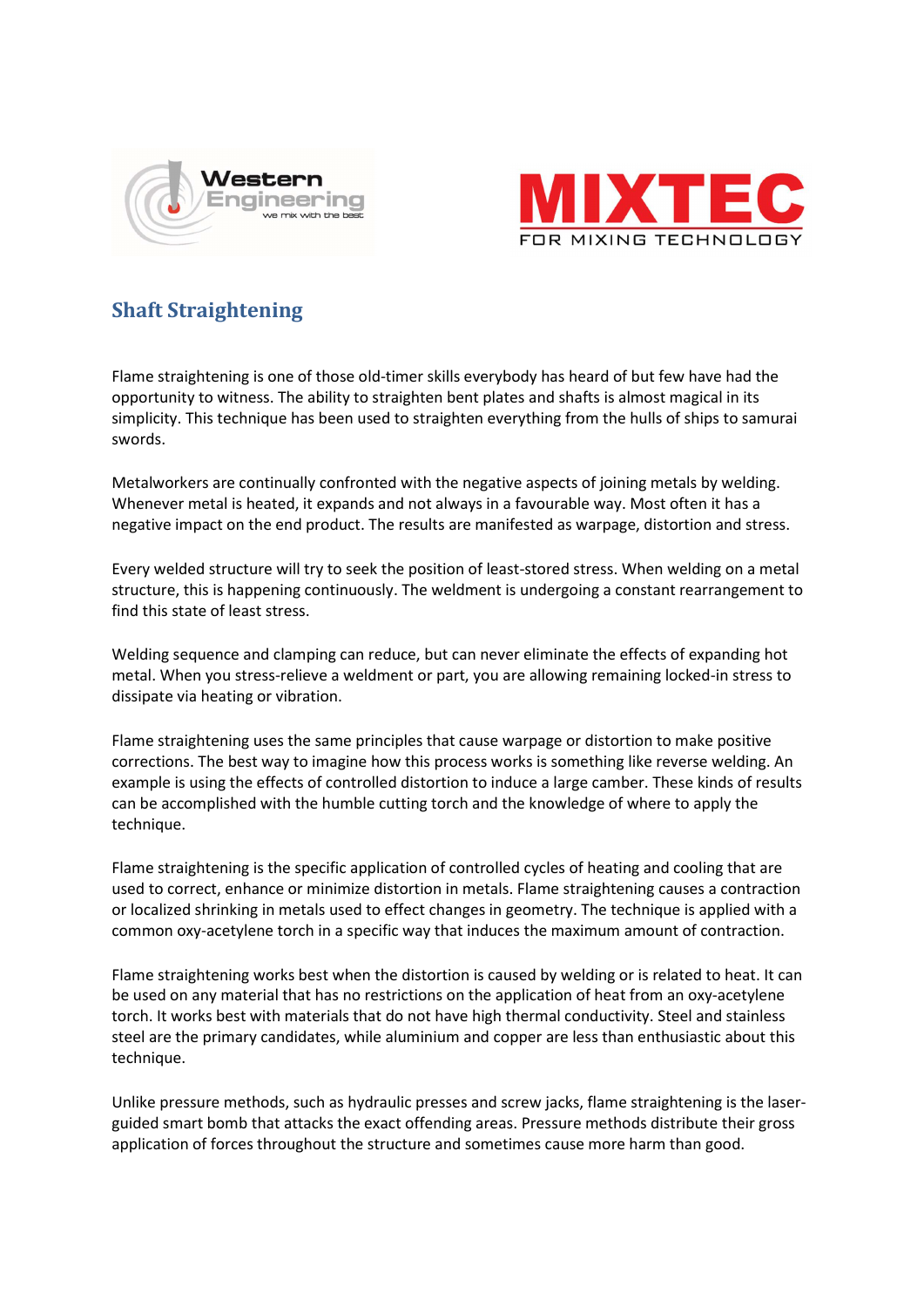Hydraulic rams further complicate the correcting measures because they lack a sense of feel connected with the yield point of a particular material.

At Western Engineering we are fortunate to have a very experienced engineer, Brian Harvey, who is an expert in this area.



Shaft Straightening in Progress